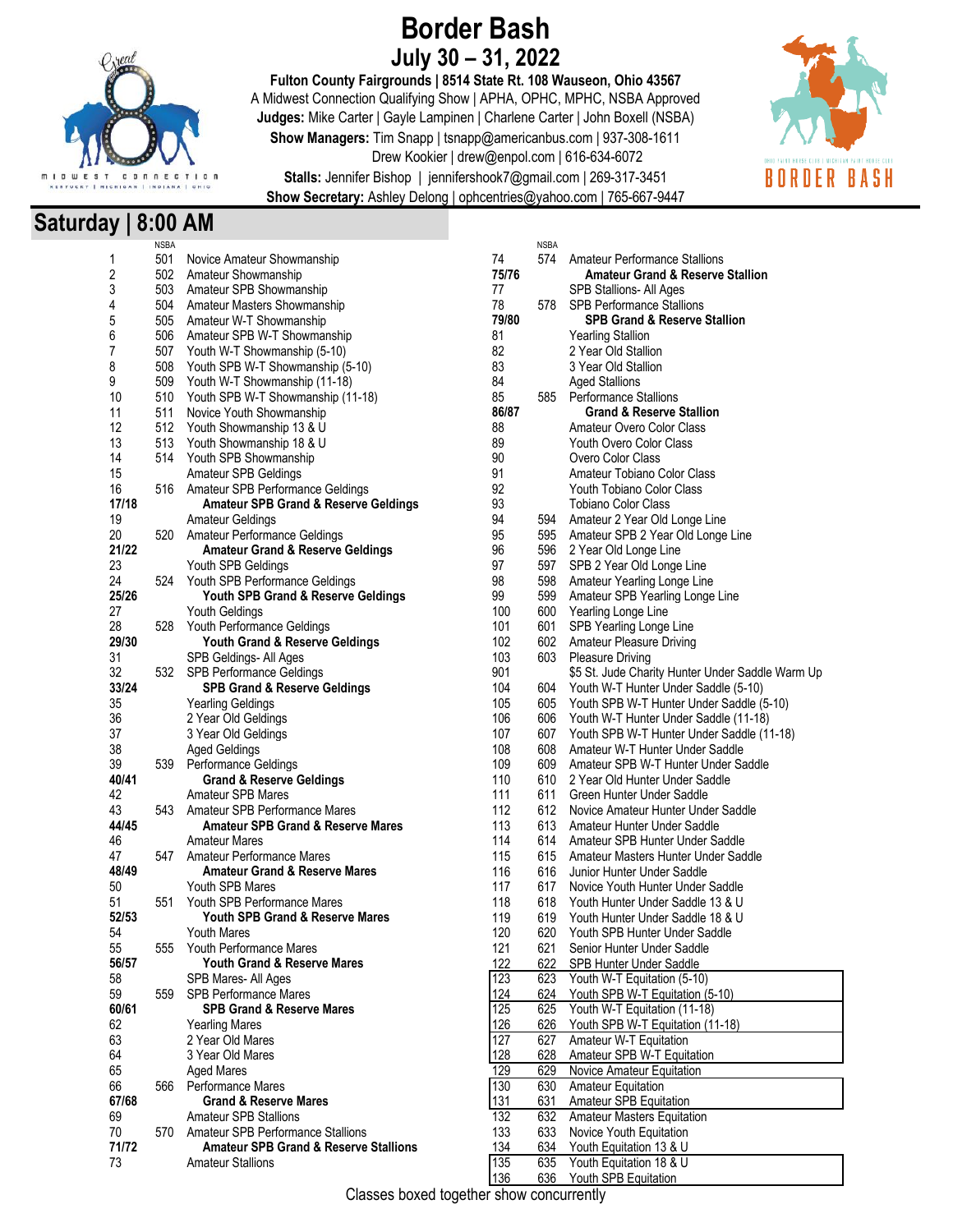

# **Border Bash July 30 – 31, 2022**



**Fulton County Fairgrounds | 8514 State Rt. 108 Wauseon, Ohio 43567**

### **Sunday | 8:00 AM**

|     | <b>NSBA</b> |                                               |                  | <b>NSBA</b> |                                    |
|-----|-------------|-----------------------------------------------|------------------|-------------|------------------------------------|
| 902 |             | \$10 Trail Warm Up (Starts at 7:30am)         | 183              | 683         | Youth SPB Western Pleasure         |
| 137 | 637         | Amateur 2 Year-Old In-hand Trail              | 184              | 684         | Senior Western Pleasure            |
| 138 | 638         | Amateur SPB 2 Year-Old In-hand Trail          | 185              | 685         | <b>SPB Western Pleasure</b>        |
| 139 | 639         | 2 Year-Old In-hand Trail                      | 186              | 686         | Youth W-T Horsemanship (5-10 Yrs)  |
| 140 | 640         | SPB 2 Year-Old In-hand Trail                  | 187              | 687         | Youth SPB W-T Horsemanship (5-10)  |
| 141 | 641         | Amateur Yearling In-hand Trail                | 188              | 688         | Youth W-T Horsemanship (11-18)     |
| 142 | 642         | Amateur SPB Yearling In-hand Trail            | 189              | 689         | Youth SPB W-T Horsemanship (11-18) |
| 143 | 643         | Yearling In-hand Trail                        | 190              | 690         | Amateur W-T Horsemanship           |
| 144 | 644         | SPB Yearling In-hand Trail                    | 191              | 691         | Amateur SPB W-T Horsemanship       |
| 145 | 645         | Youth W-T Trail (5-10)                        | 192              | 692         | Novice Amateur Horsemanship        |
| 146 | 646         | Youth SPB W-T Trail (5-10)                    | 193              | 693         | Amateur Horsemanship               |
| 147 | 647         | Youth W-T Trail (11-18)                       | 194              | 694         | Amateur SPB Horsemanship           |
| 148 | 648         | Youth SPB W-T Trail (11-18)                   | 195              | 695         | Amateur Masters Horsemanship       |
| 149 | 649         | Amateur W-T Trail                             | 196              | 696         | Novice Youth Horsemanship          |
| 150 | 650         | Amateur SPB W-T Trail                         | 197              | 697         | Youth Horsemanship 13 & U          |
| 151 | 651         | Green Trail                                   | 198              | 698         | Youth Horsemanship 18 & U          |
| 152 | 652         | Novice Amateur Trail                          | 199              | 699         | Youth SPB Horsemanship             |
| 153 | 653         | <b>Amateur Trail</b>                          | 200              | 700         | <b>Amateur Ranch Conformation</b>  |
| 154 | 654         | Amateur SPB Trail                             | 201              | 701         | Amateur SPB Ranch Conformation     |
| 155 | 655         | <b>Masters Amateur Trail</b>                  | 202              | 702         | Ranch Conformation                 |
| 156 | 656         | Novice Youth Trail                            | 203              | 703         | <b>SPB Ranch Conformation</b>      |
| 157 | 657         | Youth Trail 13 & U                            | 204              | 704         | Youth Ranch Conformation           |
| 158 | 658         | Youth Trail 18 & U                            | 205              | 705         | Youth SPB Ranch Conformation       |
| 159 | 659         | Youth SPB Trail                               | 206              | 706         | Amateur Ranch Trail                |
| 160 | 660         | Trail                                         | 207              | 707         | Amateur SPB Ranch Trail            |
| 161 | 661         | <b>SPB Trail</b>                              | 208              | 708         | Ranch Trail                        |
| 162 | 662         | Green Western Riding                          | 209              | 709         | SPB Ranch Trail                    |
| 163 | 663         | Youth Western Riding                          | 210              | 710         | Youth Ranch Trail                  |
| 164 | 664         | Amateur Western Riding                        | 211              | 711         | Youth SPB Ranch Trail              |
| 165 | 665         | Western Riding                                | 212              | 712         | Amateur Ranch Riding               |
| 166 |             | Youth Lead Line (3-8) (RR or SPB)             | 213              | 713         | Amateur SPB Ranch Riding           |
| 903 |             | \$5 St. Jude Charity Western Pleasure Warm Up | 214              | 714         | Ranch Riding                       |
| 167 | 667         | Youth W-T Western Pleasure (5-10)             | 215              | 715         | SPB Ranch Riding                   |
| 168 | 668         | Youth SPB W-T Western Pleasure (5-10)         | $\overline{216}$ | 716         | Youth Ranch Riding                 |
| 169 | 669         | Youth W-T Western Pleasure (11-18)            | 217              | 717         | Youth SPB Ranch Riding             |
| 170 | 670         | Youth SPB W-T Western Pleasure (11-18)        | $\overline{218}$ | 718         | Amateur Ranch Rail Pleasure        |
| 171 | 671         | Amateur W-T Western Pleasure                  | 219              | 719         | Amateur SPB Ranch Rail Pleasure    |
| 172 | 672         | Amateur SPB W-T Western Pleasure              | 220              | 720         | Ranch Rail Pleasure                |
| 173 | 673         | 2 Year Old Western Pleasure                   | 221              | 721         | <b>SPB Ranch Rail Pleasure</b>     |
| 174 | 674         | Green Western Pleasure                        | 222              | 722         | Youth Ranch Rail Pleasure          |
| 175 | 675         | Novice Amateur Western Pleasure               | 223              | 723         | Youth SPB Ranch Rail Pleasure      |
| 176 | 676         | Amateur Western Pleasure                      | 224              |             | Pole Bending                       |
| 177 | 677         | Amateur SPB Western Pleasure                  | 225              |             | SPB Pole Bending                   |
| 178 | 678         | Amateur Masters Western Pleasure              | 226              |             | Stake Race                         |
| 179 | 679         | Junior Western Pleasure                       | 227              |             | <b>SPB Stake Race</b>              |
| 180 | 680         | Novice Youth Western Pleasure                 | 228              |             | <b>Barrel Racing</b>               |
| 181 | 681         | Youth Western Pleasure 13 & U                 | 229              |             | <b>SPB Barrel Race</b>             |
| 182 | 682         | Youth Western Pleasure 18 & U                 |                  |             |                                    |
|     |             |                                               |                  |             |                                    |
|     |             |                                               |                  |             |                                    |

|                  | רשטוו |                                    |
|------------------|-------|------------------------------------|
| 183              | 683   | Youth SPB Western Pleasure         |
| 184              | 684   | Senior Western Pleasure            |
| 185              | 685   | <b>SPB Western Pleasure</b>        |
| 186              | 686   | Youth W-T Horsemanship (5-10 Yrs)  |
| 187              | 687   | Youth SPB W-T Horsemanship (5-10)  |
| 188              | 688   | Youth W-T Horsemanship (11-18)     |
| 189              | 689   | Youth SPB W-T Horsemanship (11-18) |
| 190              | 690   | Amateur W-T Horsemanship           |
| 191              | 691   | Amateur SPB W-T Horsemanship       |
| 192              | 692   | Novice Amateur Horsemanship        |
| 193              | 693   | Amateur Horsemanship               |
| 194              | 694   | Amateur SPB Horsemanship           |
| 195              | 695   | Amateur Masters Horsemanship       |
| 196              | 696   | Novice Youth Horsemanship          |
| 197              | 697   | Youth Horsemanship 13 & U          |
| 198              | 698   | Youth Horsemanship 18 & U          |
| 199              | 699   | Youth SPB Horsemanship             |
| 200              | 700   | <b>Amateur Ranch Conformation</b>  |
| 201              | 701   | Amateur SPB Ranch Conformation     |
| 202              | 702   | <b>Ranch Conformation</b>          |
| 203              | 703   | <b>SPB Ranch Conformation</b>      |
| 204              | 704   | Youth Ranch Conformation           |
| 205              | 705   | Youth SPB Ranch Conformation       |
| 206              | 706   | Amateur Ranch Trail                |
| 207              | 707   | Amateur SPB Ranch Trail            |
| 208              | 708   | Ranch Trail                        |
| 209              | 709   | <b>SPB Ranch Trail</b>             |
| 210              | 710   | Youth Ranch Trail                  |
| 211              | 711   | Youth SPB Ranch Trail              |
| $\overline{212}$ | 712   | Amateur Ranch Riding               |
| 213              | 713   | Amateur SPB Ranch Riding           |
| 214              | 714   | Ranch Riding                       |
| 215              | 715   | SPB Ranch Riding                   |
| 216              | 716   | Youth Ranch Riding                 |
| 217              | 717   | Youth SPB Ranch Riding             |
| 218              | 718   | Amateur Ranch Rail Pleasure        |
| 219              | 719   | Amateur SPB Ranch Rail Pleasure    |
| 220              | 720   | Ranch Rail Pleasure                |
| 221              | 721   | <b>SPB Ranch Rail Pleasure</b>     |
| 222              | 722   | Youth Ranch Rail Pleasure          |
| 223              | 723   | Youth SPB Ranch Rail Pleasure      |
| 224              |       | Pole Bendina                       |
| 225              |       | SPB Pole Bending                   |
| 226              |       | Stake Race                         |
| 227              |       | SPB Stake Race                     |
| 228              |       | <b>Barrel Racing</b>               |
| າາດ              |       | CDR Rarrol Daco                    |

Classes boxed together show concurrently

# **Hi-Point & Reserve High-Point Division Awards & Requirements**

**Divisions:** 

Youth 13 & U, Youth 18 & U, Youth SPB, Novice Youth, Youth W-T (5-10), Youth W-T (11-18), Youth SPB W-T (5-10), Youth SPB W-T (11-18), Amateur, Amateur SPB, Masters Amateur, Novice Amateur, Amateur W-T, Amateur SPB W-T,

Open, Open SPB

Overall Ranch

**Requirements:** All Youth & Amateur must show in 3 Performance events in their division. Halter will count in overall points but is not required to qualify.